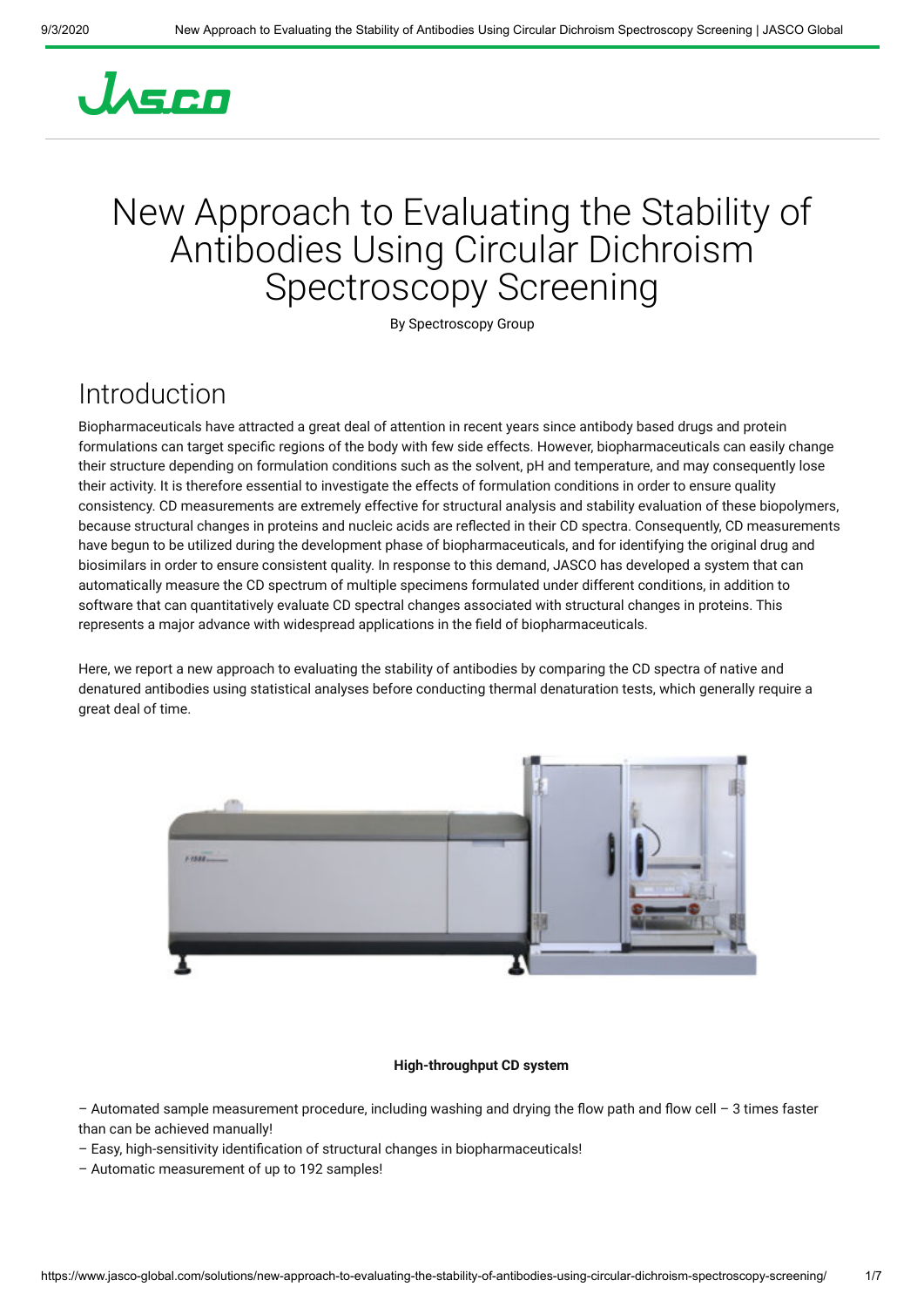

#### **Spectrum QC Test**

- Pass/fail decision by quantifying the similarity of CD spectra using a statistical method
- Effective for evaluating the stability and similarity of middle-molecular and polymer drugs
- Small spectral changes can be detected

### Experimental

#### **Measurement conditions**

#### **– BSA**

**Spectra measurement** Sample concentration: 1 mg/mL Cell: 0.2 mm Reference sample: pH7

**– VHH**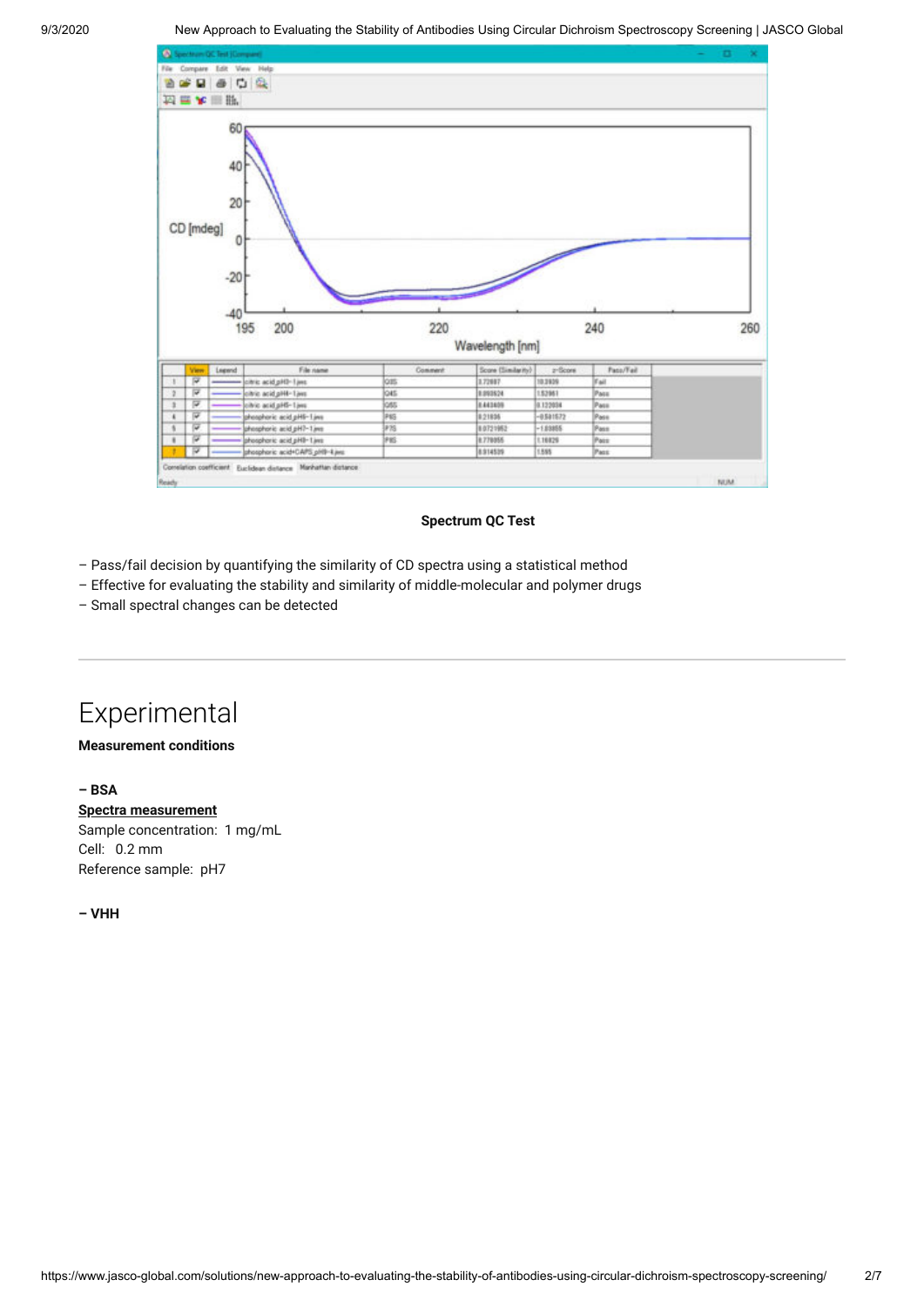



- VHH has a higher proportion of neutralizing antibodies than normal IgG antibodies.
- Since the molecular weight of VHH is only about 15 KDa, it can easily be expressed.
- VHH easily returns from a denatured state to its natural structure.
- VHH can be fused with proteins and peptides to add new functionality.

#### **Spectra measurement**

Sample concentration: 0.5 mg/mL Cell: 0.2 mm Reference sample: pH7

#### **Temperature measurement**

Sample concentration: 0.5 mg/mL Cell: 1 mm

### Keywords

Antibody, Protein, Screening, BioPharm, Circulardichroism,

### Results

**BSA**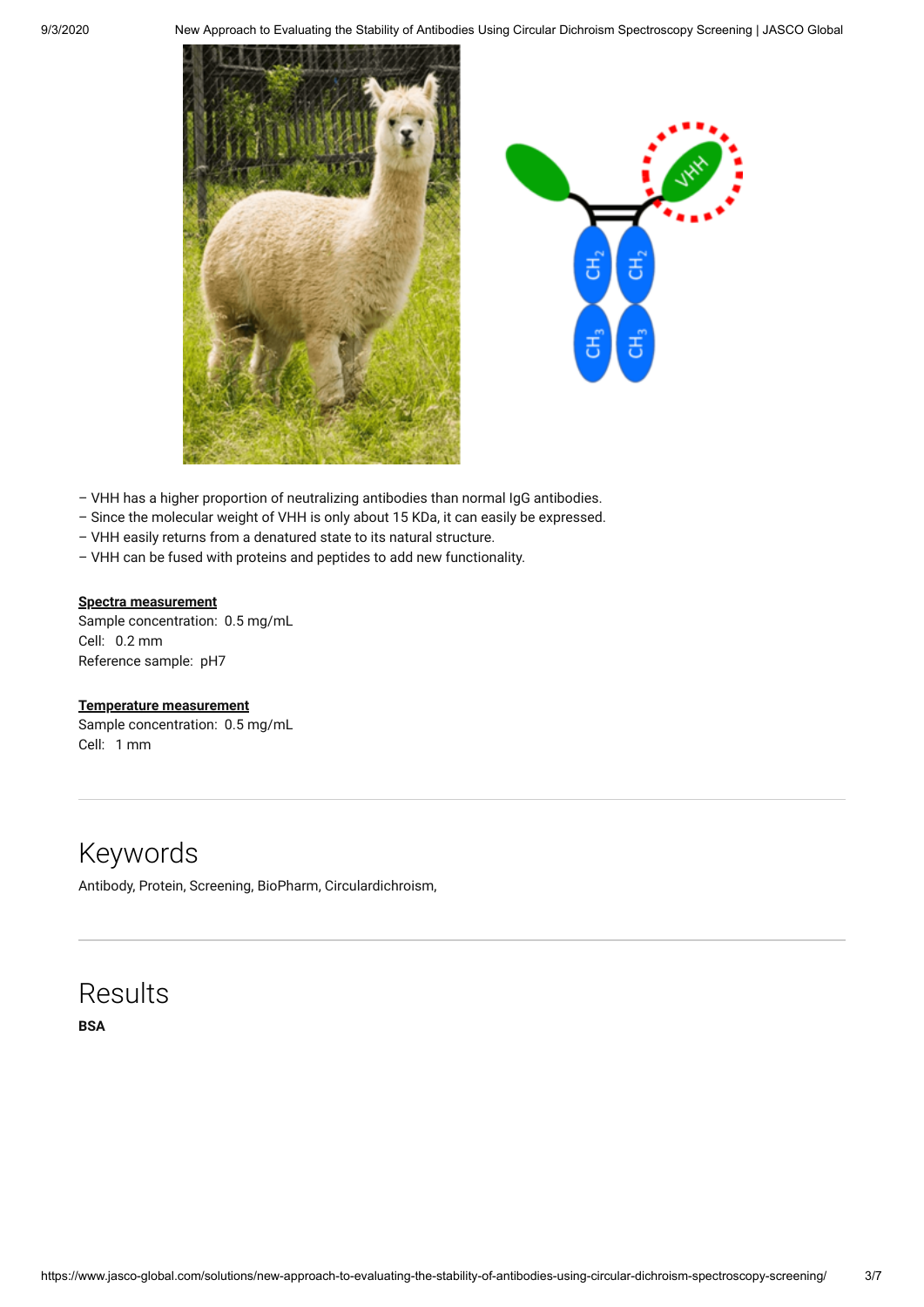





**Fig 2. Histogram of log(Z-score) vs. pH**

The Z-score shows that the structure of BSA changes as the pH becomes higher (alkaline) or lower (acidic) than 7.

**VHH**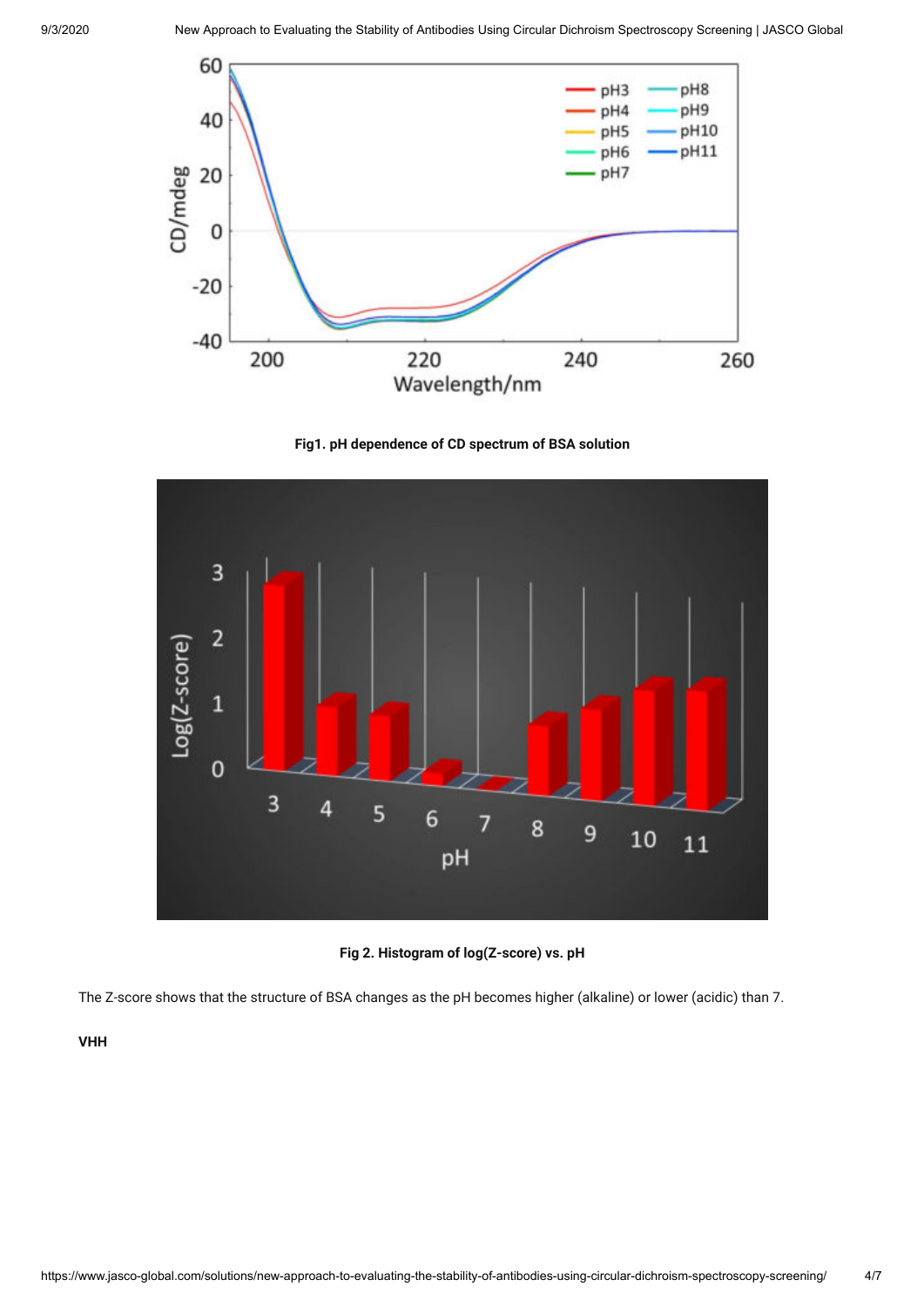

**Fig 3. pH dependence of CD spectrum of VHH solution (NaCl conc. 200 mM)**



**Fig 4. 3-D Histogram of Z-score vs. pH vs. NaCl concentration**

The Z-score shows that the structure of VHH changes as the pH becomes higher or lower than 7 and as the NaCl concentration becomes larger than 200 mM.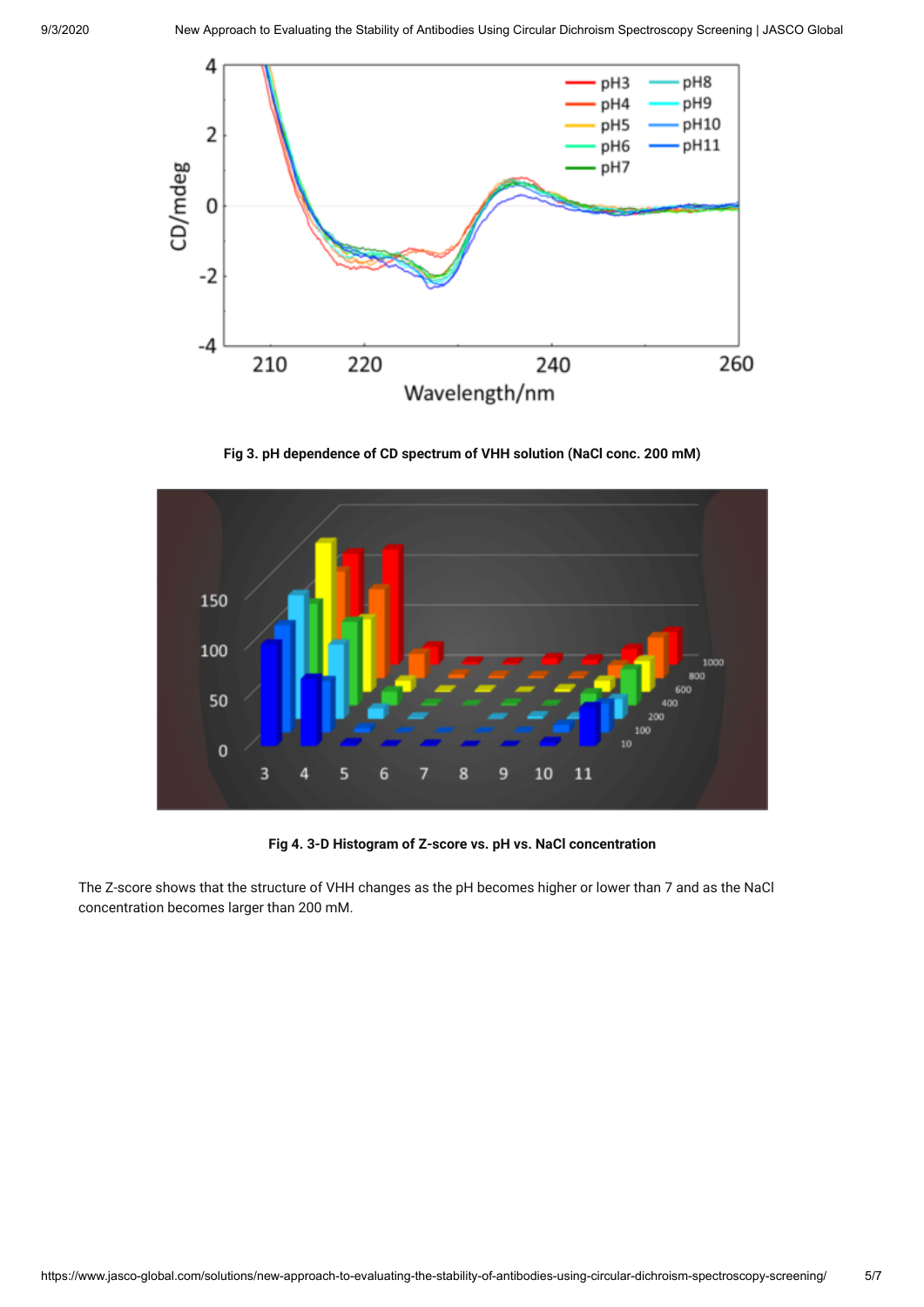

**Figure 5. Plot of Z-score vs. Tm**

The good correlation between the Z-score and Tm suggests that stability evaluation of antibody proteins can be performed using the Z-score instead of Tm.

### Conclusion

The combination of automated high-throughput CD measurements and the Spectrum QC Test software is a breakthrough approach to analyzing the effects of preparation conditions and synthesis methods for biopharmaceuticals.

The high correlation between the Z-score and the denaturation temperature suggests that a Z-test is a very useful primary screening method before conducting a thermal denaturation analysis, which generally requires a great deal of time.

### References

**Poster session at Biophysical Society meeting 2019.**

Satoko Suzuki 1, Yasuo Horiguchi1, Leah Pandiscia<sup>2</sup>, Koushi Nagamori1, and Kouhei Tsumoto<sup>3</sup>

1 *JASCO Corporation, Tokyo, Japan,* 

2 *JASCO Inc., Maryland, USA,* 

3 *School of Engineering and Institute of Medical Science, The University of Tokyo, Tokyo, Japan*

About the Author

Spectroscopy Group

Related Posts: